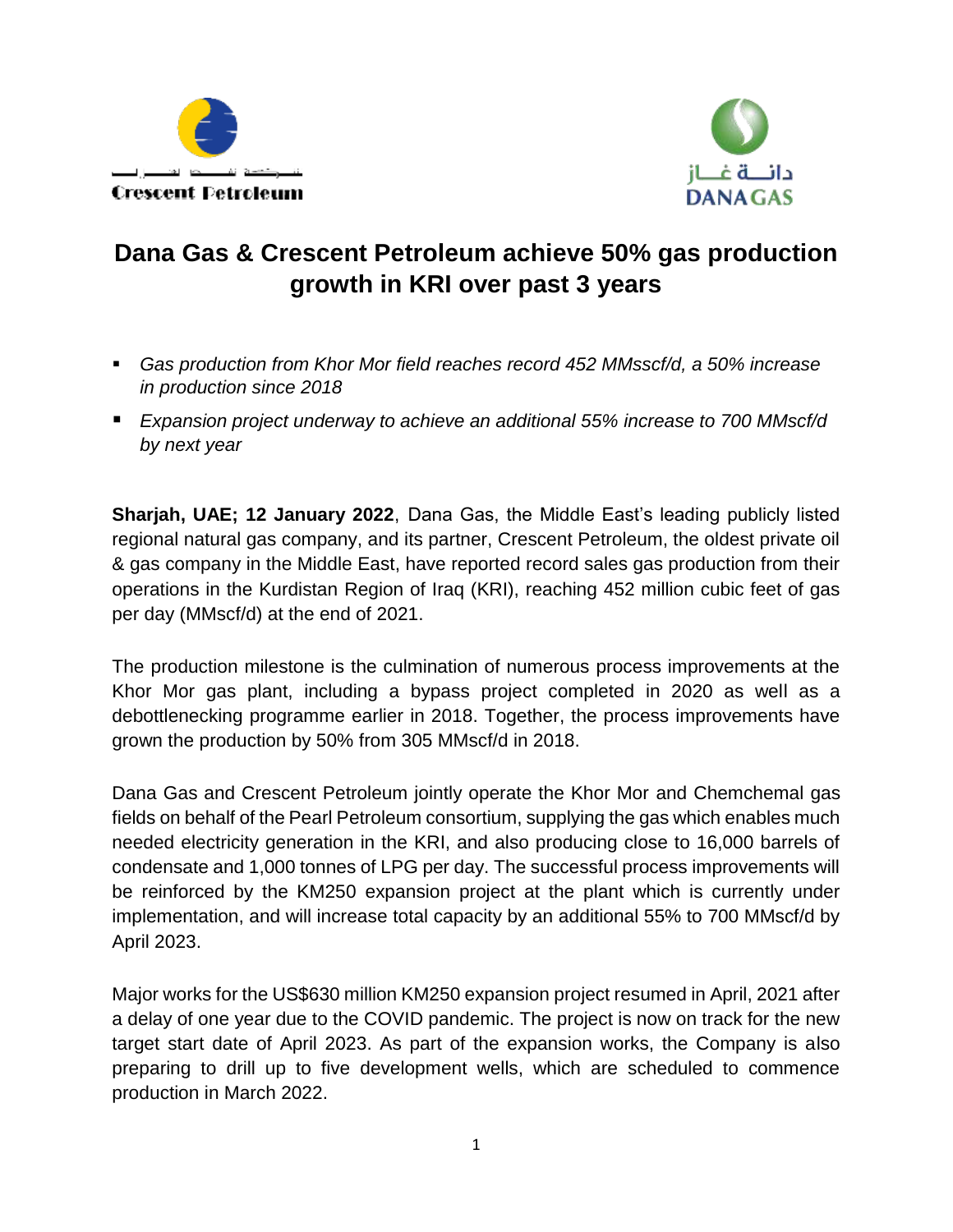The KM250 Gas Expansion Project is supported by a \$250 million financing agreement for 7 years with the U.S. International Development Finance Corporation (DFC) which was announced in September 2021. After completion of the KM250 project, the partners also plan a further KM500 train that would raise production to almost 1 billion cubic feet per day to meet rising demand for cleaner burning natural gas and electricity generation in the Kurdistan Region and all of Iraq.

## **Majid Jafar, CEO of Crescent Petroleum and Board Managing Director of Dana Gas, said:**

*"The achievement of this production milestone underscores the progress we continue to make at Khor Mor to meet the rapidly growing demand for natural gas in the KRI. Despite the challenges the whole world has faced over the past two years, we are proud to have continued delivering uninterrupted supply of clean-burning natural gas to support the KRI economy and enable a healthy recovery. Meanwhile our major expansion plans at the Khor Mor and Chemchemal fields to target 1 billion cubic feet per day in the coming few years will enable improved services across the region for years to come."* 

### **Dr Patrick Allman-Ward, CEO of Dana Gas, said:**

*"This milestone is testament to our people and their hard work making consistent production growth possible at our Khor Mor gas plant. Our continued investments since 2018, notably the Khor Mor de-bottlenecking and bypass projects, have allowed us to deliver reliable supplies of clean energy to support the KRI economy and its people, with enhanced economic and environmental benefits which will increase as we further grow production."* 

Total investment by the Pearl Petroleum consortium exceeds US\$2.3 billion to date, with total cumulative production of over 360 million barrels of oil equivalent (boe) of natural gas and liquids. The uninterrupted supply of gas to power plants in Erbil, Chemchemal and Bazian provides over 80% of the KRI's power generation and has resulted in significant fuel cost savings through substitution of diesel representing both environmental and economic benefits for the Kurdistan Region and Iraq as a whole.

The displacement of diesel fuel for power generation in the KRI with gas has also enabled emissions savings of 42 million tonnes of CO2, thereby making a major contribution to reducing greenhouse gas emissions and reducing local air pollution in the region as well as supporting the transition to better energy sources to tackle global climate change.

**---Ends---**